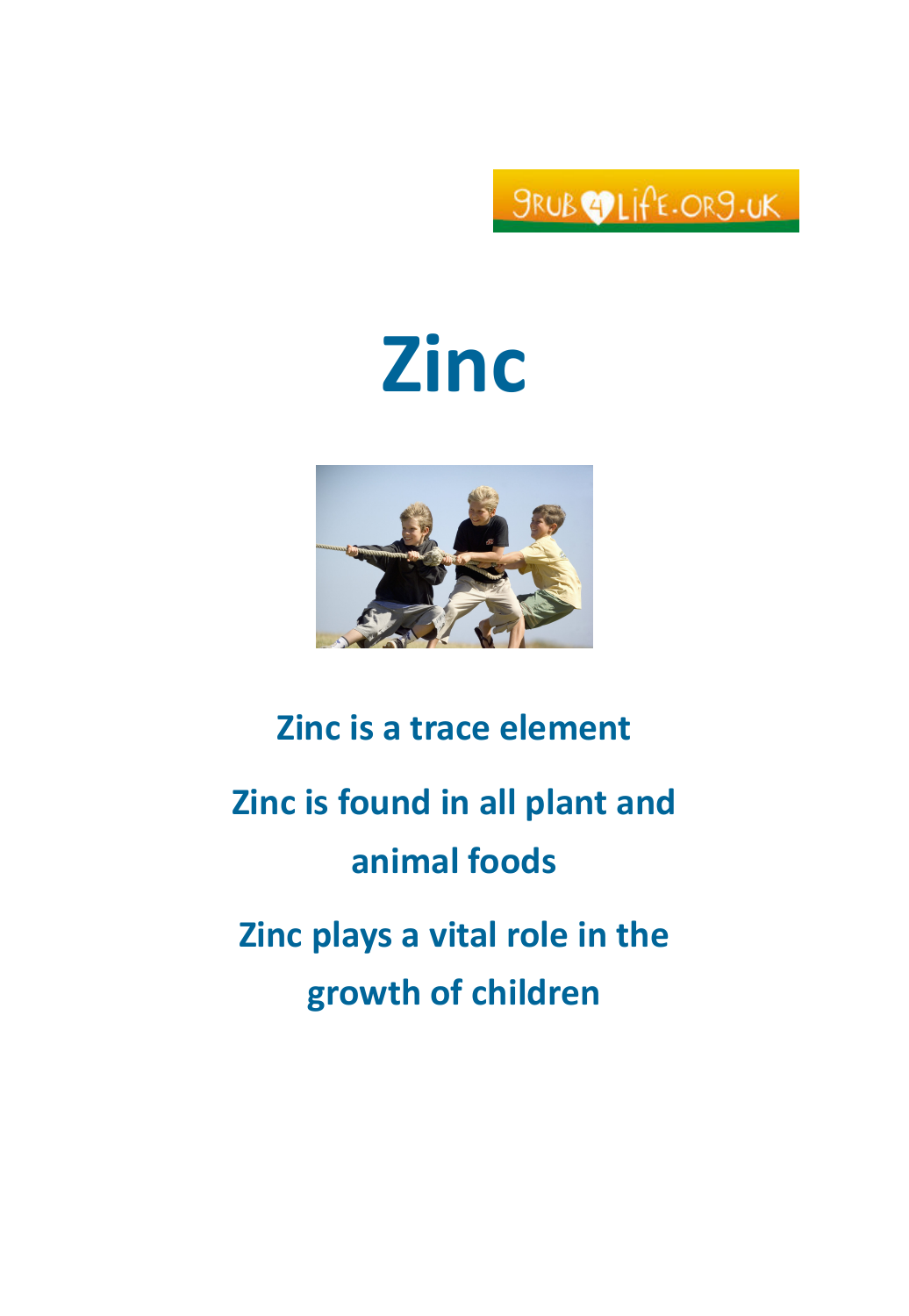

#### Growth

Zinc takes part in many chemical reactions in the body—most of them are to do with growth and digesting the nutrients in food.

The zinc found in meat and fish is much more easily absorbed than that found in plant foods. A high intake of other minerals like calcium or iron can reduce zinc absorption. This is why a balanced diet is so important.

Too little zinc may lead to stunted growth, skin problems, diarrhoea, loss of appetite, anaemia, susceptibility to infection and poor would healing.

# How much?

| Age group     | <b>Amount mg/day</b> |
|---------------|----------------------|
| $1 - 3$ years | h                    |
| $4 - 6$ years | 6.5                  |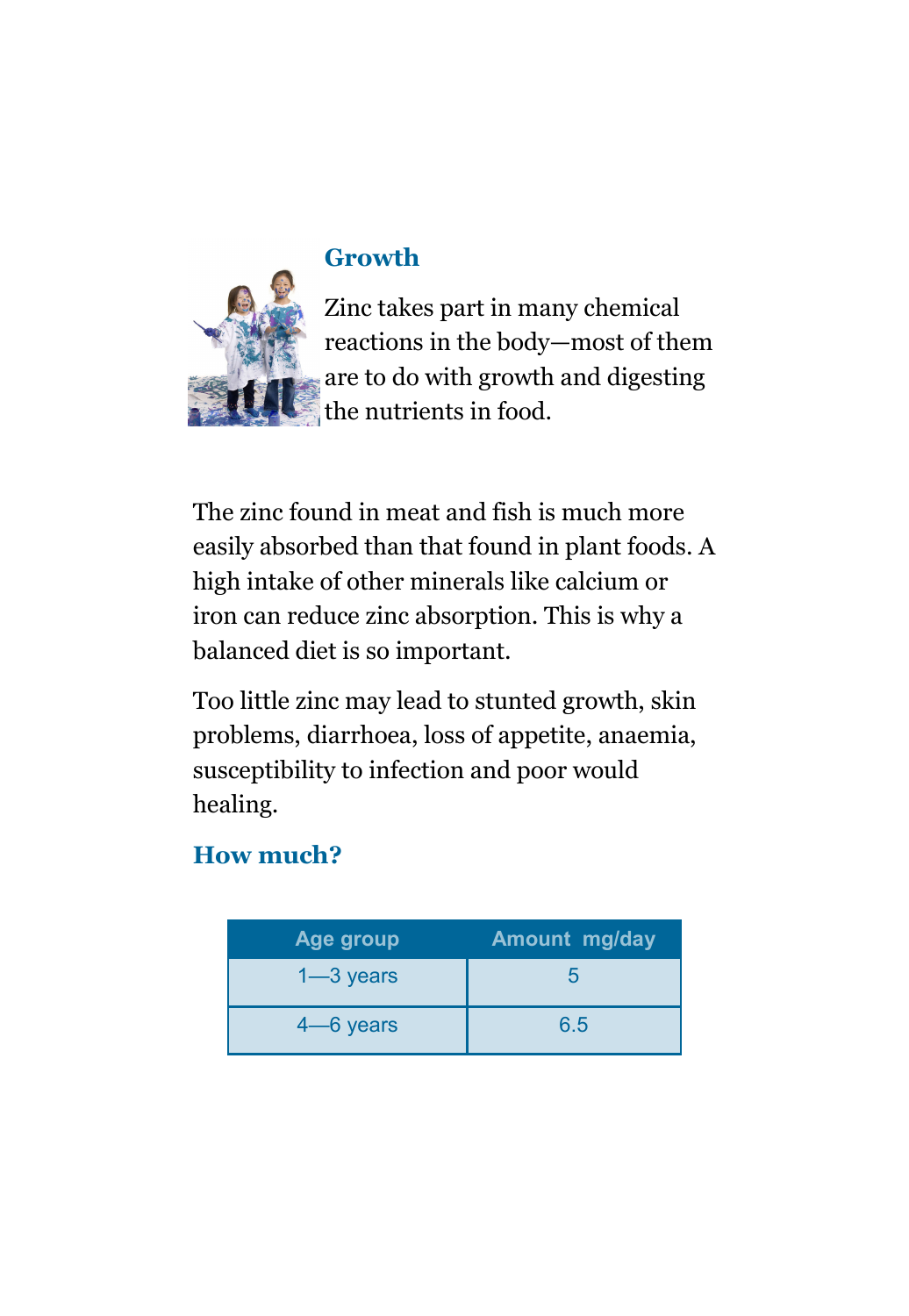

### Sources of Zinc

Meat and fish are excellent sources of zinc. Milk is also an important source of zinc for children.

# Zinc content of some common foods

| Food and child's portion | Zinc (mg) |
|--------------------------|-----------|
| 1 boiled egg             | 0.65      |
| 40g roast beef           | 2.9       |
| 150ml glass milk         | 0.6       |
| 50g tuna canned in water | 0.35      |
| 40g roast chicken        | 0.7       |
| 30g Ready Brek           | 0.8       |
| 25g Cheddar cheese       | 1.0       |
| 1 slice brown bread      | 0.45      |
| 1 slice white bread      | 0.28      |